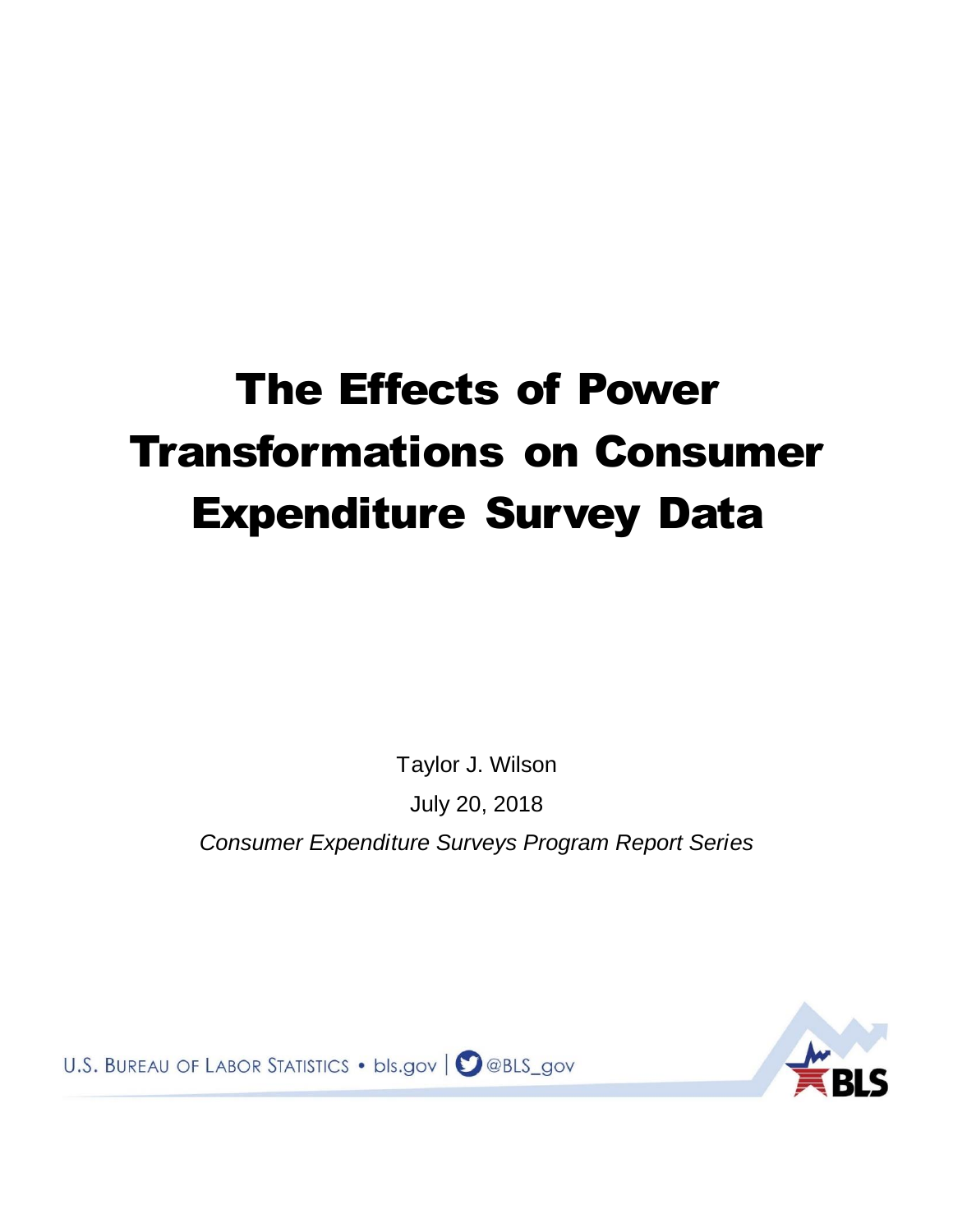## **I. Introduction**

The Consumer Expenditure Surveys (CE) are the only Federal surveys that cover the complete household profile of expenditures, income, and demographics. The CE data are a powerful analytical tool utilized by many researchers, academics, and policy makers. However, due to the complex nature of the data, there are nuances that are often overlooked when performing analysis using them. For example, the surveys produce continuous expenditure and income series that have a variety of data distributions. Both expenditure and income data usually have a fixed domain beginning at zero and can be extremely high.<sup>1</sup> This implies that it is unlikely for outliers to exist in the left tail of the data distribution, and as a result, expenditure and income data will typically be right skewed. Asymmetric or skewed distributions can be addressed by transforming the data. Implementing a power transformation on an expenditure or income variable may result in a data distribution that is easier to handle in a regression framework (e.g. normalizing residuals, reducing heteroskedasticity). Additionally, the distribution may aid in satisfying some of the underlying assumptions of parametric statistical tests that require normality as a basic assumption. Specifically, with CE data, it is important to understand how these transformations affect the data and what type of transformation should be implemented to achieve the desired effects. This paper examinesthe CE summary variables for income and total expenditures, and the effects of both logarithmic and, more generally, power transformations on the distributions of these variables. Additionally, this paper explores some of the practical applications of power transformations in economic analyses using CE data.

### **II. An Overview of Power Transformations**

l

Power transformations are useful tools for altering a set of data to a desired distributional shape. They have been explored in length in the literature by Box and Cox (1964), Andrews (1971), Atkinson (1973), Hinkley (1975), and Taylor (1985). These authors note that is possible to apply a transformation to every positive data point in a data set by some constant parameter,  $\lambda$ , such that skewness is as close to zero as possible. Azzalini (1985) calls this a "shape parameter." Because skewnessis defined as a measure of asymmetry in a distribution, skewness of zerois an important feature of data that are normally distributed. After performing this transformation, the data will be distributed in such a way

 $1$  With the notable exception of the healthcare category in which negative expenditures are common and represent the reimbursement of expenditures. Regarding income, certain sources, such as rental and selfemployment income, can take negative values when losses occur.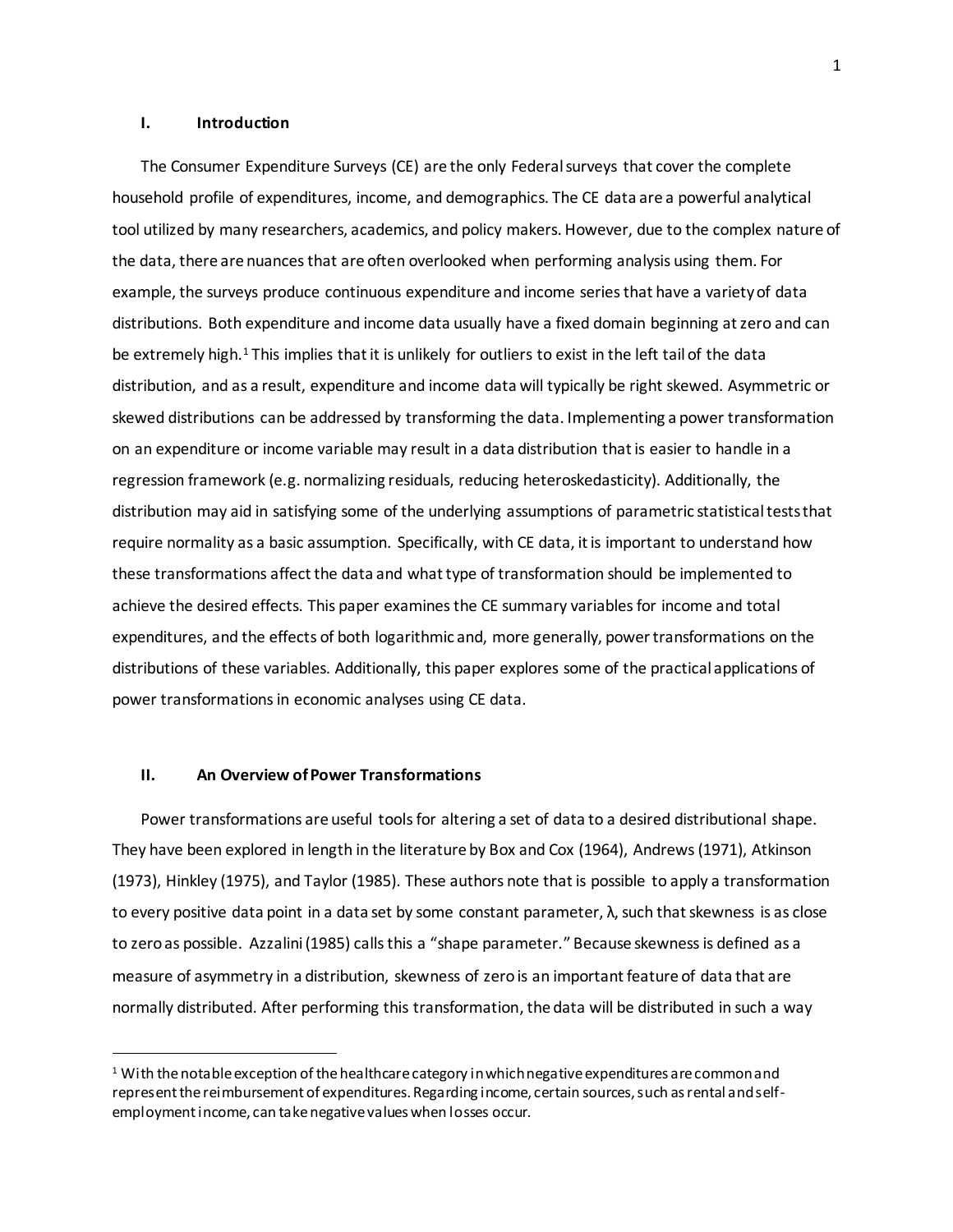that the normality assumption is satisfied.<sup>2</sup> These types of transformations are generalized by Box and Cox (1964) in the following way:

$$
y^{(\lambda)} = \begin{cases} \frac{y^{\lambda} - 1}{\lambda} & (\lambda \neq 0) \\ \ln(y) & (\lambda = 0) \end{cases}
$$
 (1)

Notably, for very small values of  $\lambda$ , both cases of equation (1) are approximately equal. That is<sup>3</sup>,

$$
\lim_{\lambda \to 0} \frac{y^{\lambda} - 1}{\lambda} = \ln(y) \tag{2}
$$

When applying these transformations to a dataset, it is worth noting that in a linear context, case one simplifies nicely. Equation (3) below is the equation for a line or the systematic non-random component of a regression model.

$$
y = \beta_0 + \beta_1 x \tag{3}
$$

Substituting case one from equation (1) yields the following,

l

$$
\frac{y^{\lambda}-1}{\lambda} = \beta_0 + \beta_1 x \tag{4}
$$

Performing the necessary algebra, equation (4) becomes the following,

$$
y^{\lambda} = (\lambda \beta_0 + 1) + \lambda \beta_1 x = \widehat{\beta_0} + \widehat{\beta_1} x \tag{5}
$$

Because lambda is a constant parameter it can be absorbed into new parametersrepresented in equation (5). It is these new absorbed coefficients that will be estimated in an OLS regression model when the dependent variable is transformed by raising every observation to the selected shape parameter.

<sup>&</sup>lt;sup>2</sup> Conversely, it should be noted that it is possible to select a parameter to alter the shape to something nonnormal, should that be of interest to the researcher.

<sup>&</sup>lt;sup>3</sup> Directly applying the limit to this function produces an indeterminate form. Applying L'Hopital's Rule, the first case of equation (1) takes the form f(y)  $=y^\lambda \text{ln(y)}$ ; the limit of which as λ approaches 0 is  $\text{ln(y)}$ .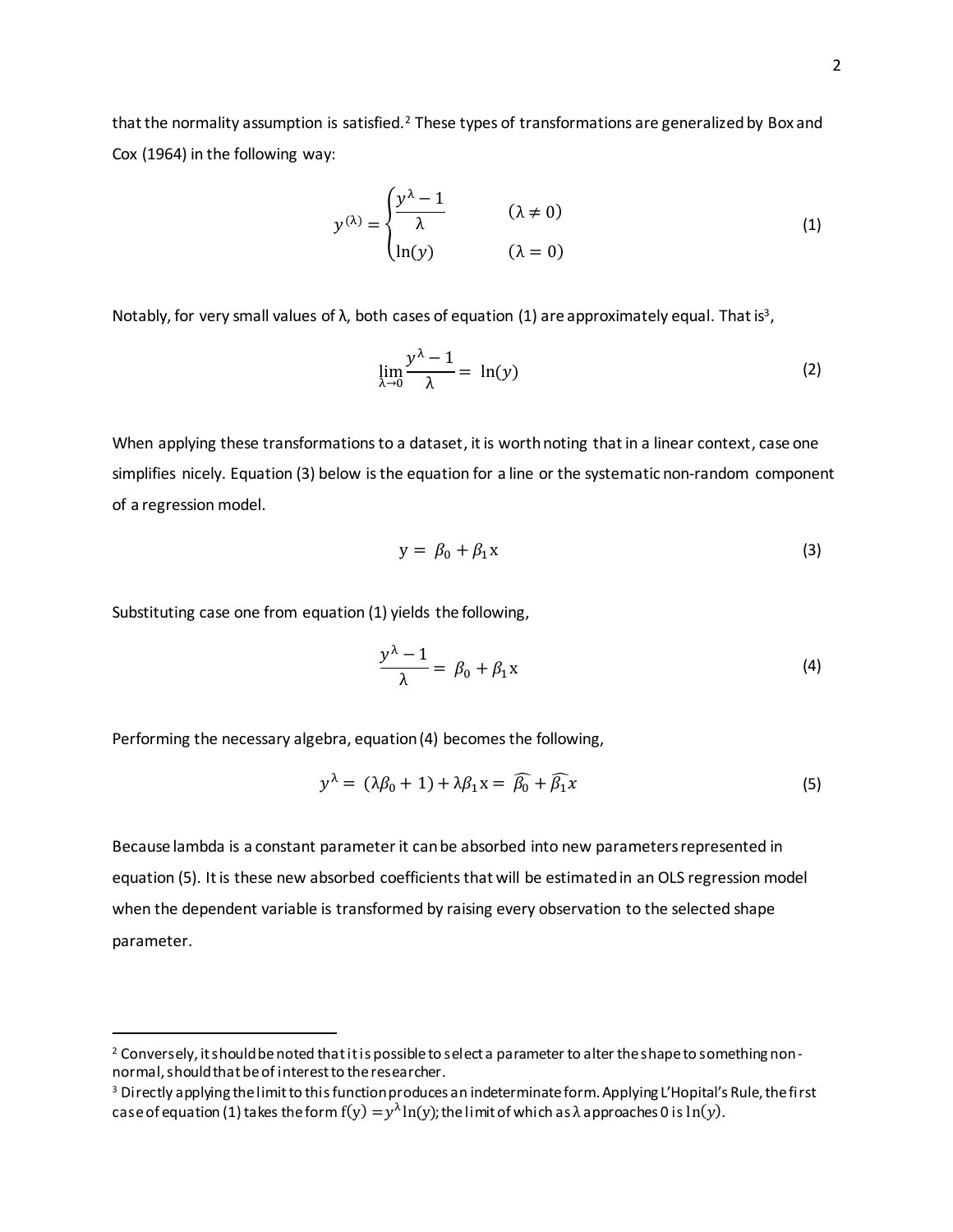#### **III. Selecting Lambda**

Determining whether a transformation is necessary usually occurs by examining the data distributions at the beginning of a project. Examining a frequency histogram of the variables of interest is a reasonable place to start. In the CE, income is one example of a variable that exhibits rightskewness. Given that the transformations often take the form of a logarithm or a root, it is an implicit requirement that the values of y need to be strictly positive to perform the transformation. This is easy to accomplish with most expenditure and income data, which are rarely negative save for some special cases like health insurance reimbursements or income losses. However, when losses occur, the affected variables require alternative methods.

As noted, income data sometimes do contain some negative values that reflect the impact of business losses. However, these are usually a very small percentage of the distribution—0.08 percent of the values reported for all consumer units in the Interview Survey in 2017 quarter 1. For clarity of presentation, these are ignored for computing the results of this paper. Figure I below shows the income frequency distribution of the remaining Interview reports from the first quarter of 2017.



**Figure I. Distribution of Income – Interview Survey, First Quarter 2017**

*Source: Consumer Expenditure Survey, Interview Public Use Microdata 2016*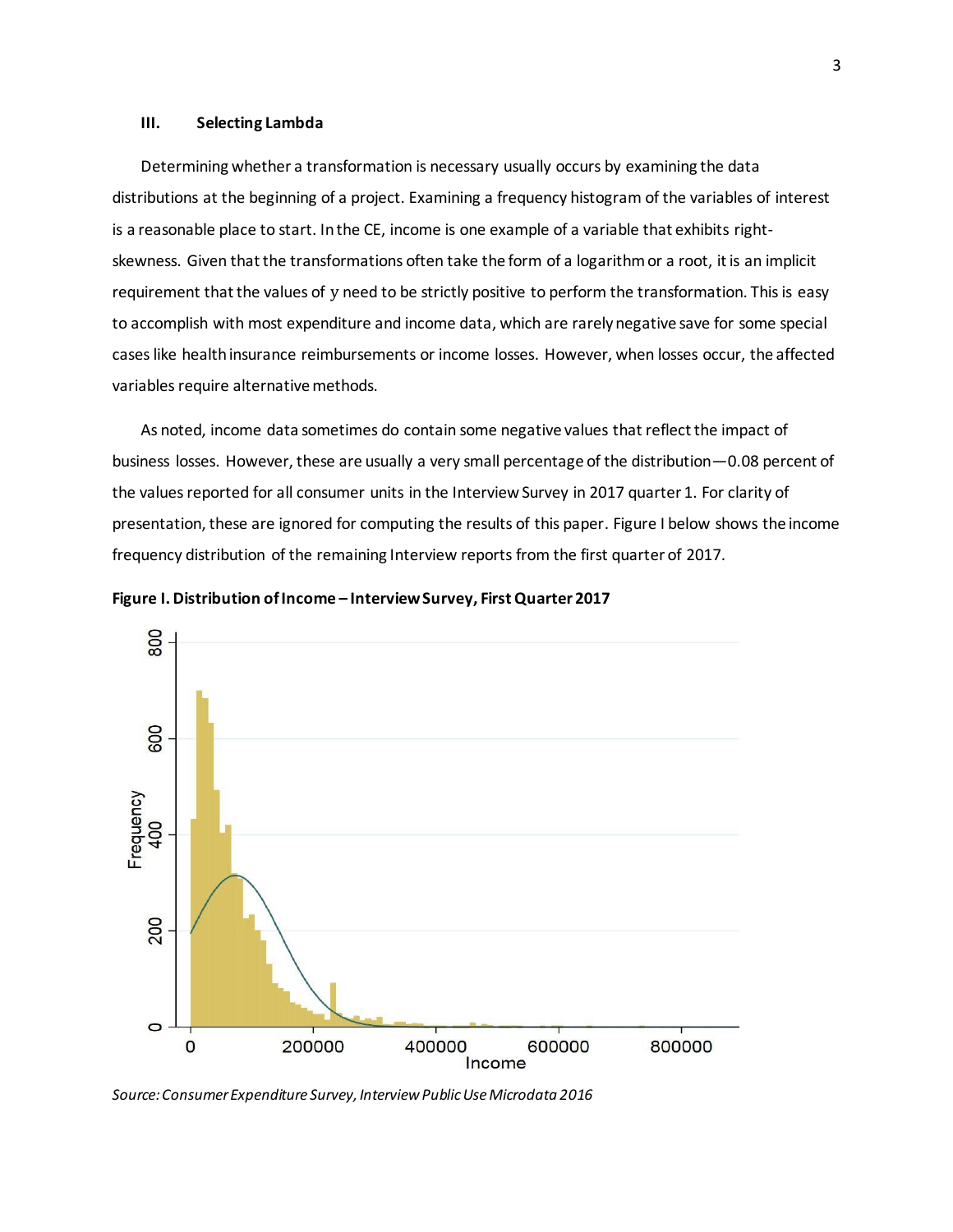The skew of this distribution can be visualized from the above histogram. The sample skewness can also be mathematically represented by *S* in equation (6) below. 4

$$
S = \frac{n\sqrt{n-1}}{n-2} \frac{\sum_{i=1}^{n} (X_i - \bar{X})^3}{\left(\sum_{i=1}^{n} (X_i - \bar{X})^2\right)^{3/2}}
$$
(6)

Applying equation (6) to the above distribution reveals a skewness estimate of approximately 2.62. The higher the value of skewness the more right asymmetric the distribution will appear in the histogram. For a sufficiently large sample size, the difference between  $(n - 1)$  and  $(n - 2)$  is small so it is common to substitute  $n$  for these values leading to a simplified constant ( $\frac{n\sqrt{n}}{n}=\sqrt{n}$  ). After making this substitution, the statistic becomes the 'population skewness' as opposed to the 'sample skewness'.

It is the goal of these power transformations to select a lambda where  $S$  is minimized. Tukey (1977) suggests that an easy way to explore the data and determine an approximately optimized transformation is to plot the skew against the chosen lambda parameter for a given data distribution. It should be noted that this is largely a pedagogical exercise because methods exist, using statistical software, to find the optimal shape parameter. Although, it may be useful to do this anyway to better understand the data and to check that the statistical program is producing the desired result. Figure II and the associated table shows the results of applying common transformations, from which one can determine those that achieve a reasonably normal distribution.<sup>5,6</sup>

 $\overline{a}$ 

<sup>4</sup> The formula presented here is how most statistical software compute this statistic. See, [http://support.sas.com/documentation/cdl/en/procstat/66703/HTML/default/viewer.htm#procstat\\_univariate\\_d](http://support.sas.com/documentation/cdl/en/procstat/66703/HTML/default/viewer.htm#procstat_univariate_details03.htm) [etails03.htm](http://support.sas.com/documentation/cdl/en/procstat/66703/HTML/default/viewer.htm#procstat_univariate_details03.htm)an[d https://support.office.com/en-us/article/skew-function-bdf49d86-b1ef-4804-a046-28eaea69c9fa](https://support.office.com/en-us/article/skew-function-bdf49d86-b1ef-4804-a046-28eaea69c9fa) The derivation of this formula, which details the link between formula (6) and the formula presented in the SAS documentation, is found here, <http://www.macroption.com/skewness-formula/> For more information about skewness see Doane and Seward (2011).

<sup>5</sup> Common transformations meaning powers that imply a named functional form like square roots, quarter roots, reciprocals, squares, etc. This is sometimes referred to as the Tukey ladder of powers.

<sup>6</sup> In this case of the CE income variable, depending on whether the full specification from equation (1) or simply the left-hand side of equation (5), the plot will either resemble a cubic spline or a parabola respectively. Figure II uses the full specification.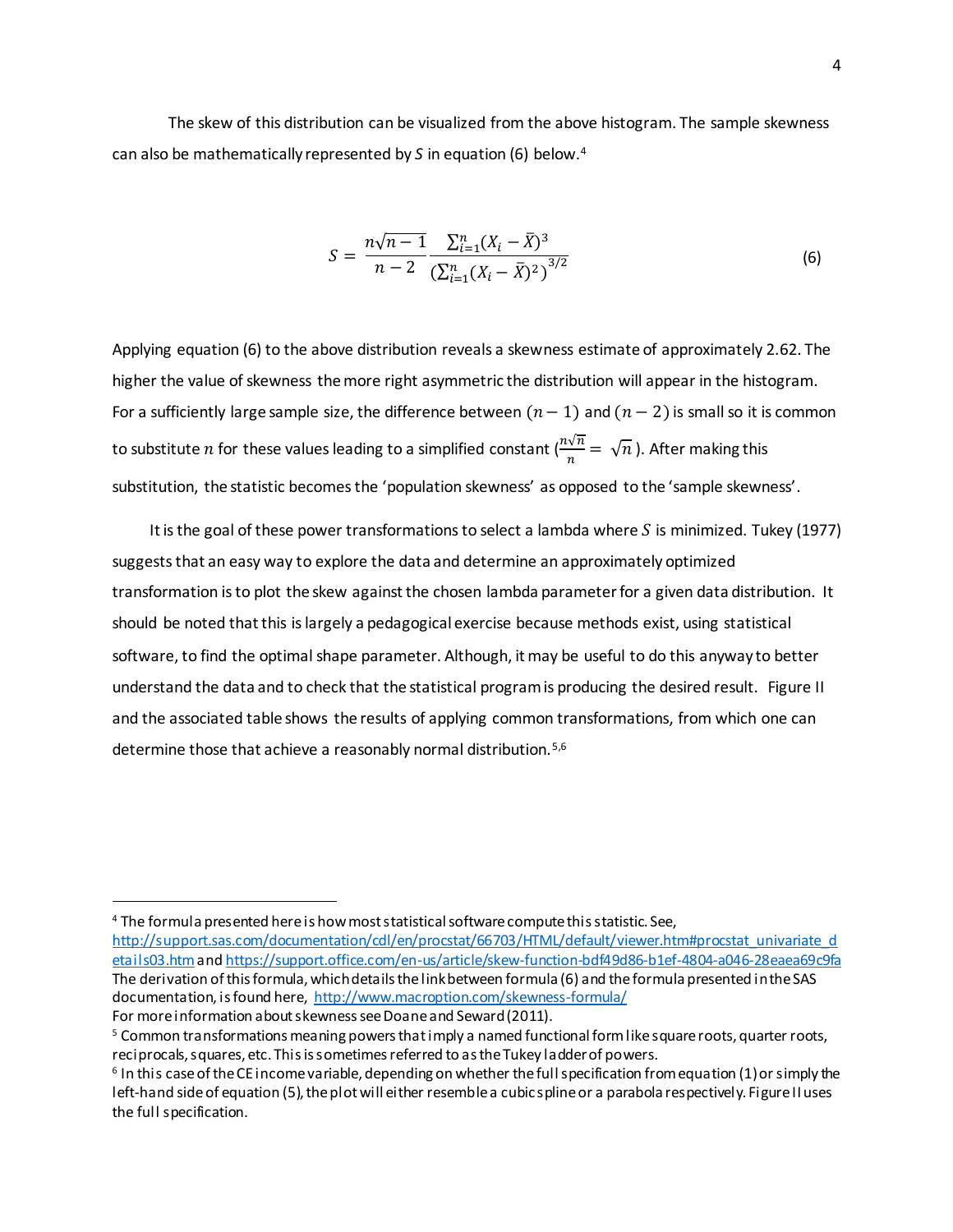| Lambda                  | Skewness of the |
|-------------------------|-----------------|
| Parameter $(\lambda)$ – | Income Dist. -  |
| X Axis                  | Y Axis          |
| $-2$                    | -49.810         |
| $-1$                    | -40.899         |
| $-0.5$                  | $-33.628$       |
| $-0.25$                 | $-13.768$       |
| 0 (LN Transform)        | $-1.428$        |
| 0.25                    | 0.096           |
| 0.5                     | 0.930           |
| 1                       | 2.620           |
| 2                       | 9.966           |





*Source: Consumer Expenditure Survey, Interview Public Use Microdata 2016*

This method suggests that a quarter root transformation is best applied to the CE income variable achieves the best approximation to a normal distribution. The lambda parameter can be applied continuously as opposed to the above method which selects cutoff points that have function nameslike "square root" or "quarter root." Because lambda is a continuous parameter, there must exist a lambda somewhere between 0.25 and the log transform for which the skewness is zero. In order to find this optimal transformation, the most common application in statistical programming is to compute maximum likelihood estimates of the shape parameters.<sup>7,8</sup> Doing so shows that the parameter that produces the zero skew result is approximately 0.229.<sup>9</sup> Considering that expenditure and income data are not perfectly smooth, it is not possible to guarantee perfect normality. However this parameter will create a distribution as statistically close to normal as possible whereby deviations in the parameter, within a few significant digits, will always move the skewness away from zero. If the data are less coarse or if more significant digits are used in the transformation, the skew can move closer to zero. Eventually,

<sup>7</sup> The SAS programming language manual details some of the process here,

[support.sas.com/documentation/cdl/en/statug/63033/HTML/default/viewer.htm#statug\\_transreg\\_sect015.htm](https://support.sas.com/documentation/cdl/en/statug/63033/HTML/default/viewer.htm#statug_transreg_sect015.htm) <sup>8</sup> The Stata programming language manual has more of the details here, <https://www.stata.com/manuals13/rboxcox.pdf>

<sup>9</sup> Computed with Stata.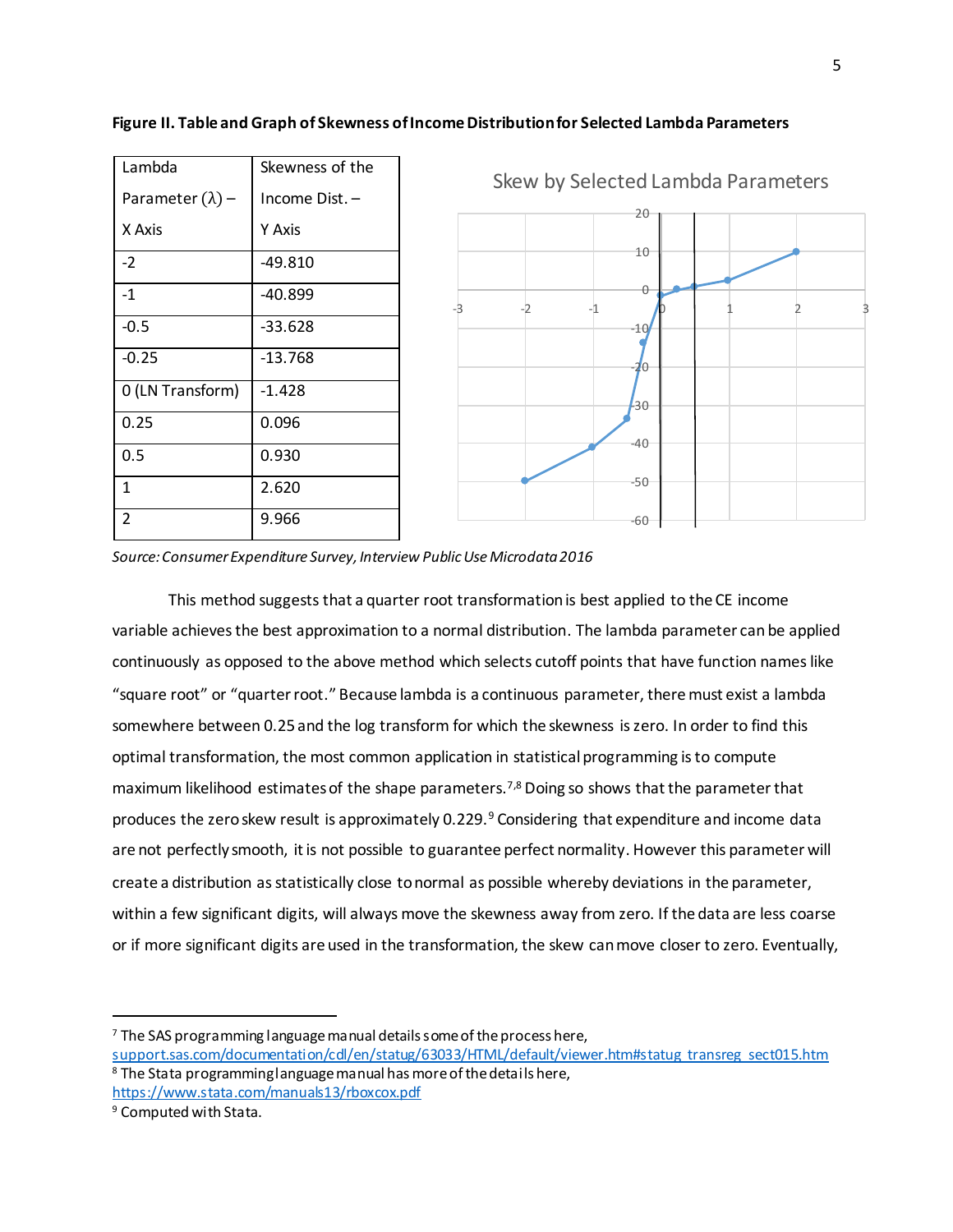the benefit of adding more significant digits will be outweighed by the computation time. Figure III below shows the optimally transformed income distribution with three significant digits.



**Figure III. Distribution ofIncome under an Optimal Parameter- Interview Survey, First Quarter 2017**

*Source:Consumer Expenditure Survey, Interview Public Use Microdata 2016* 

# **IV. Interpreting Transformed Data**

The value of a normal distribution comes from itsimpact on the analyses that are done with this newly generated normal variable. Many statistical tests are robust to the normality assumption.<sup>10</sup> In other cases, the assumption of normality is not about the individual variables themselves but rather that the sampling distribution of the means is normally distributed. The real value of performing data transformations, particularly with CE data, is correcting heteroskedastic relationships that emerge as a result of the underlying data distributions. One common type of transformation used in analyses is the

<sup>10</sup> See Khan and Rayner (2003)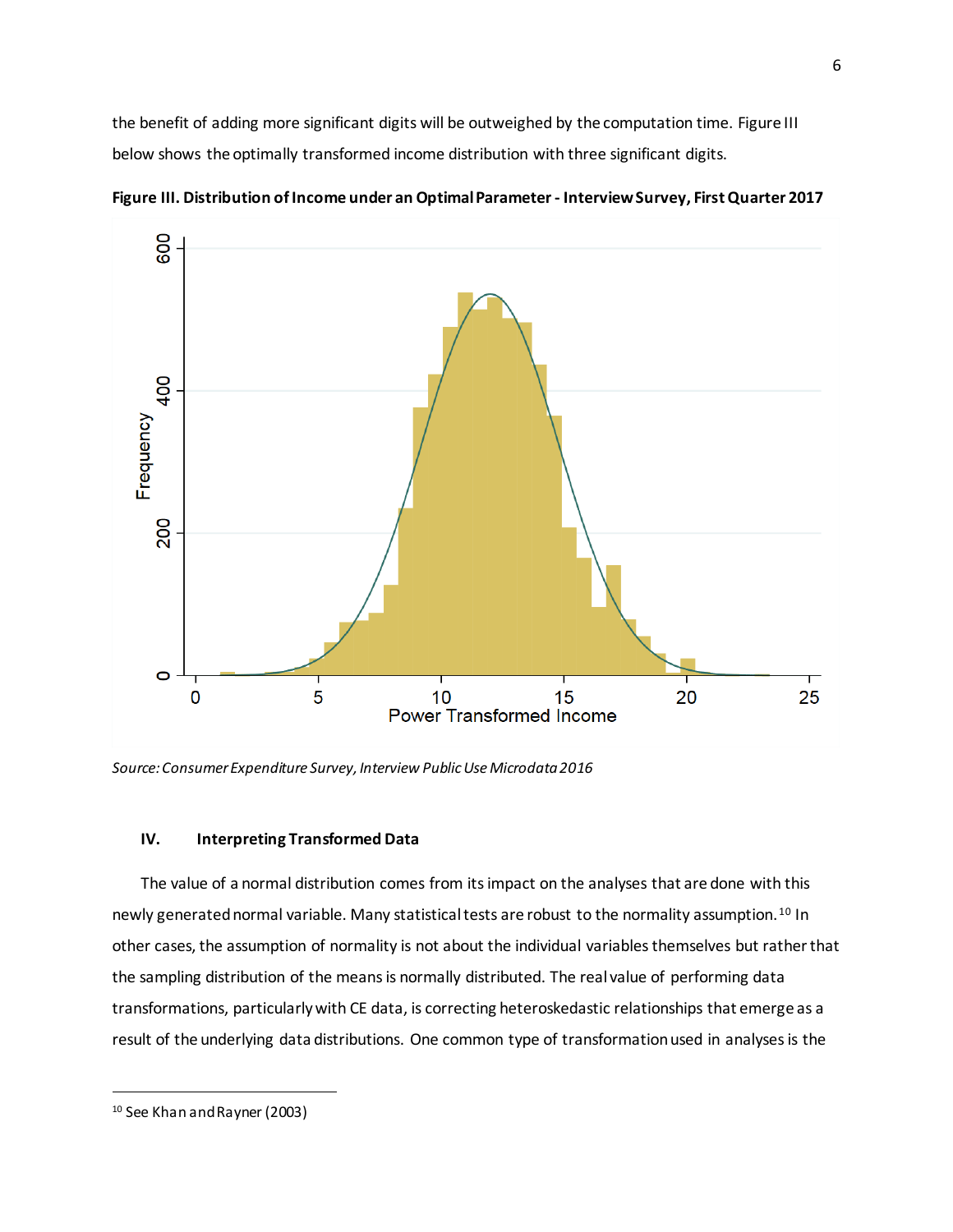transformation by the natural logarithm.<sup>11</sup> A log transformation is convenient because in a regression context it allows for a direct interpretation of estimated coefficients. Consider equation (7), a logtransformed systemic non-random component of a regression model.

$$
\ln(y) = \beta_0 + \beta_1 \ln(x) \tag{7}
$$

By differentiating this expression with respect to x, the result is expressed in equation  $(8)$ .

$$
\frac{\mathrm{d}y}{\mathrm{d}x}\frac{1}{y} = \beta_1 \frac{1}{x} \tag{8}
$$

The resulting expression, implies that the estimated coefficient  $\beta_1$  is equivalent to a percent change in  ${\rm x}$ with respect to a percent change in  $y$ . That is,

$$
\beta_1 = \frac{\mathrm{d}y \, x}{\mathrm{d}x \, y} \tag{9}
$$

This is convenient for many analyses, especially those interested in computing elasticities, a common use for CE data. While convenient, it may lead to an erroneous outcome if the untransformed equation takes optimal parameters on y and x that are not the natural logarithm.

Those variables that become normal upon transformation by the natural logarithm are called log-normal. However, it is unlikely that income variables will be log-normal because of their typically large right skew. Therefore, a log transformation is not the most efficient transformation for these variables. Nevertheless, some variables are closer to a log-normal distribution than others. The closer a variable is to being log-normal the less biased a transformation by the natural logarithm will be when applied as transformation for convenience. Therefore, it is useful to know how close the variable under consideration isto a log-normal distribution. Battistin, et al. (2009) show that expenditure data are closer to a log-normal distribution than income from a variety of sources including the CE. This result still holds given the most recent consumer expenditure data. Figure IV below shows the optimal transformation parameters for total expenditures and income by quarter. The closer the value of the optimal parameter is to zero, the more log-normal the distribution will be in that given year and quarter.

<sup>11</sup> Azzalini and Dalla Valle (1996) discuss log transformations as the device which often 'cures non-normality.'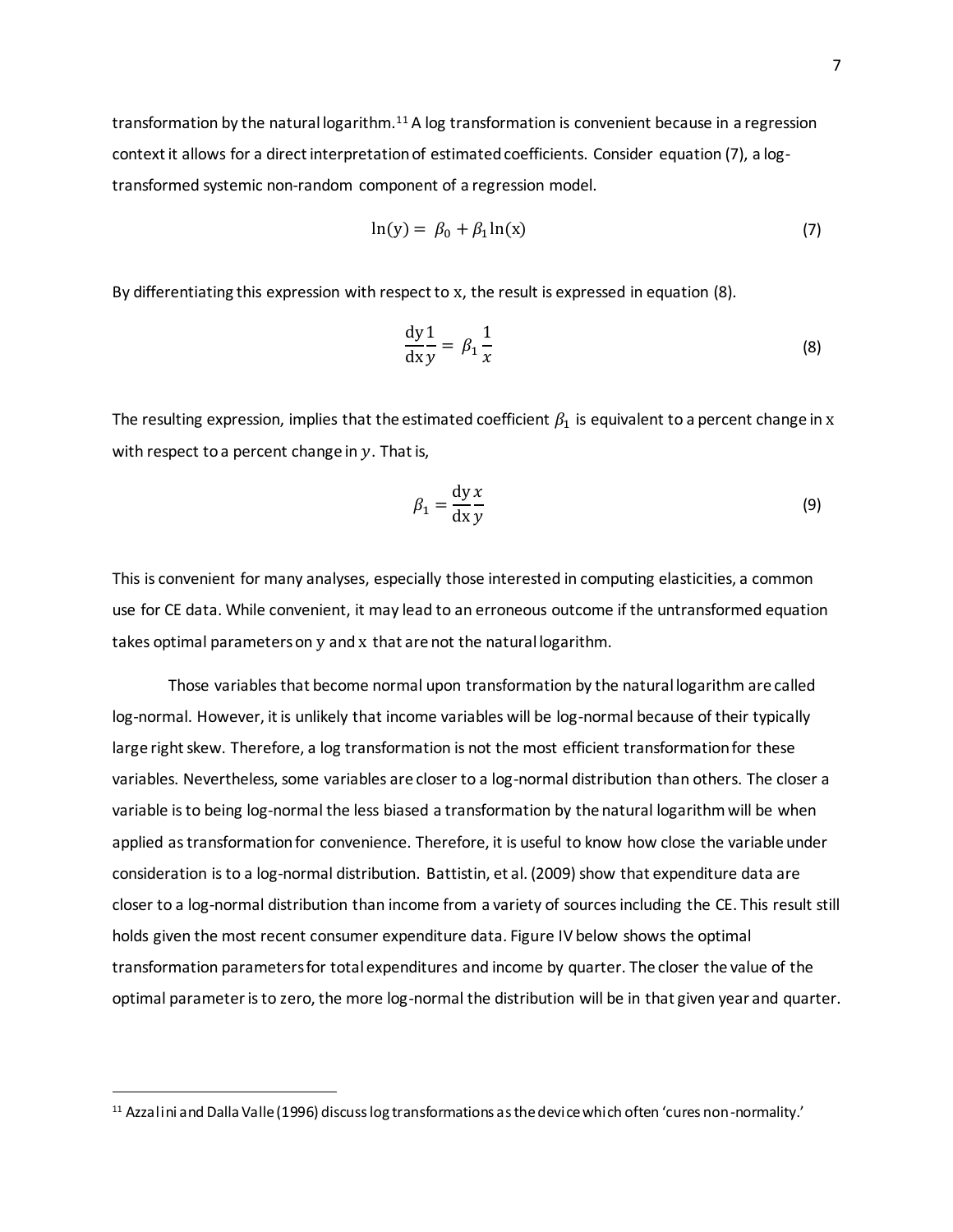

**Figure IV. Optimal Transformation Parameter for Income and Expenditures by Quarter, 2013-2017**

#### *Source: Consumer Expenditure Survey, Interview Public Use Microdata 2013-2016*

Empirically, the reason income consistently requires a larger shape parameterfor transformation to a normal distribution is due to the presence of relatively larger outliers in the data. This typically causes the skew for income distributions to be greater thanfor expenditure distributions. The effects of performing a log transformation for convenience will thus have less impact on expenditure variables than on income variables. There is a tradeoff between optimizing the transformation and preserving the interpretability of the output. Since log transformations allow beta coefficients from a regression model to be interpreted easily, it may be worth sacrificing some of the optimality for the ease of interpretation. The differences between the estimated coefficients for lambdas sufficiently close to zero and a natural log are likely to be negligible, depending on the variable examined. This is ultimately the decision of the researcher. For example, in figure IV, there is more variance observed in the expenditure parameters than the income parameters, but both are relatively stable, typically not varying by more than 0.05 between any two quarters. In the context of the ladder of powers, this difference would be unlikely to change the selected common functional transformation.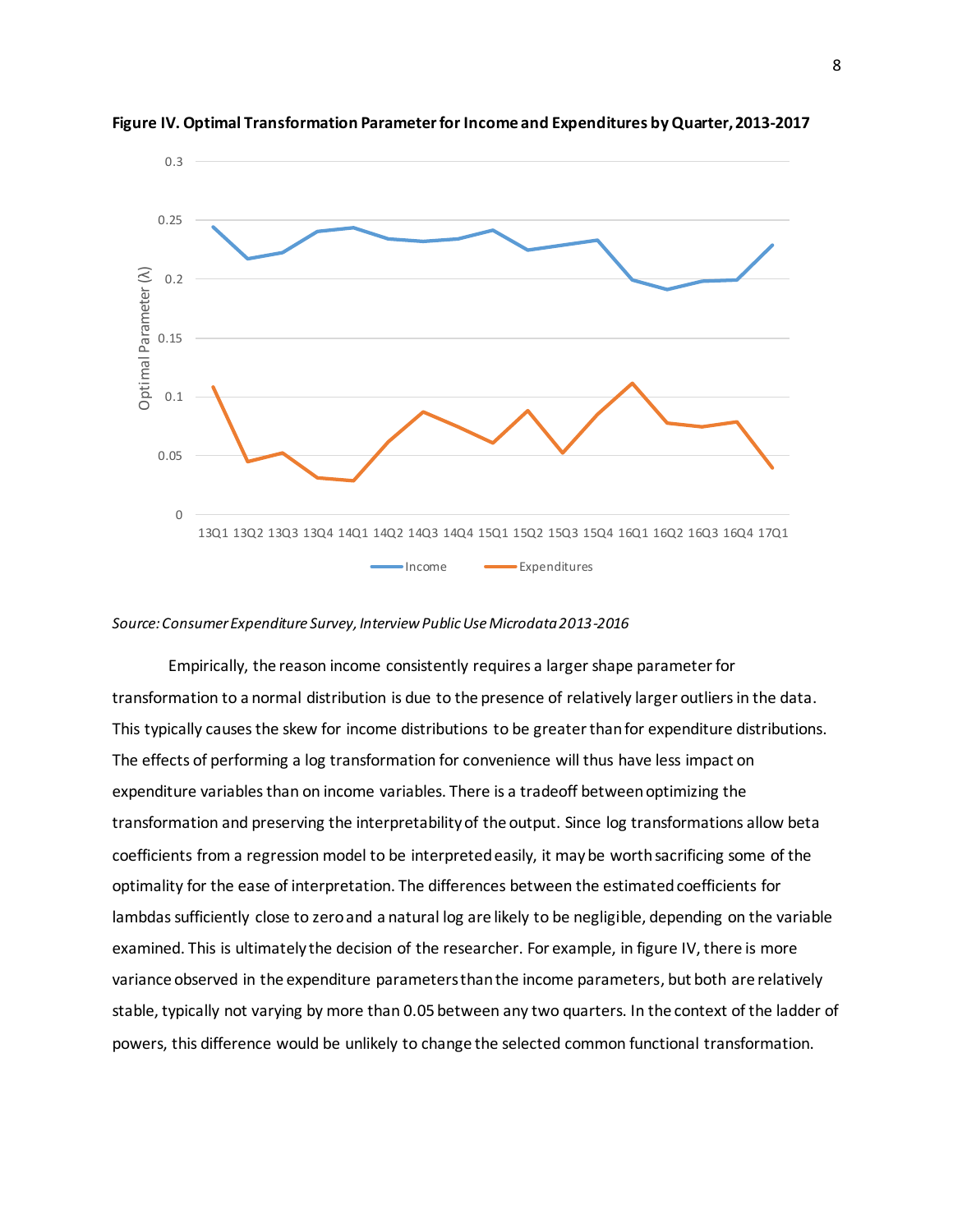There is an additional layer of complexity with respect to interpretability that is introduced as a result of using a transformation that is not a log. Computing elasticities using log transforms is straightforward via the procedure detailed in equations (7) through (9). Consider equation (10) below which uses a different transformation parameter for both  $y$  and  $x$ . In this case,  $\,\beta_1$  is estimated for the researcher by a statistical program, and the lambdas on  $y$  and  $x$  are 0.5 and 0.33, respectively.

$$
\sqrt{y} = \beta_0 + \beta_1 \sqrt[3]{x} \tag{10}
$$

Assuming the end goal is still to compute the  $x$  elasticity of  $y$ , then a few additional steps are required to achieve this using the optimal transformations in place of the natural logarithm.

$$
\frac{\mathrm{d}y}{\mathrm{d}x} \frac{1}{2\sqrt{y}} = \beta_1 \frac{1}{3\sqrt[3]{x^2}} \tag{11}
$$

Rearranging equation (11) to get elasticity represented on the left hand side in terms of  $\beta_1.$ 

$$
\frac{dy}{dx}\frac{x}{y} = \beta_1 \left(\frac{\sqrt{y}}{\sqrt[3]{x^2}}\right) \left(\frac{\frac{1}{3}}{\frac{1}{2}}\right) \left(\frac{x}{y}\right)
$$
(12)

This equation can be generalized for any power combination of powers,  $m$  and  $n$ , on  $x$  and  $y$ respectively,

$$
\frac{dy}{dx}\frac{x}{y} = \beta_1 \left(\frac{x^{m-1}}{y^{n-1}}\right) \left(\frac{m}{n}\right) \left(\frac{x}{y}\right)
$$
\n(13)

From equation (13), it is clear that the elasticity can be derived from the estimated  $\beta_1$  by multiplying it by the correction termsin parentheses. Elasticities are evaluated at a particular point, so for most relationships, the predicted value of  $y$  at the average value of  $x$  is appropriate. However, if interested in the elasticity at other points, equation (13) can take any combination of values.

## **V. Example from Consumer Expenditure Data**

In this section, it is shown how the estimated coefficients are altered in a regression context depending on what transformations are selected. The processes detailed in the previous section are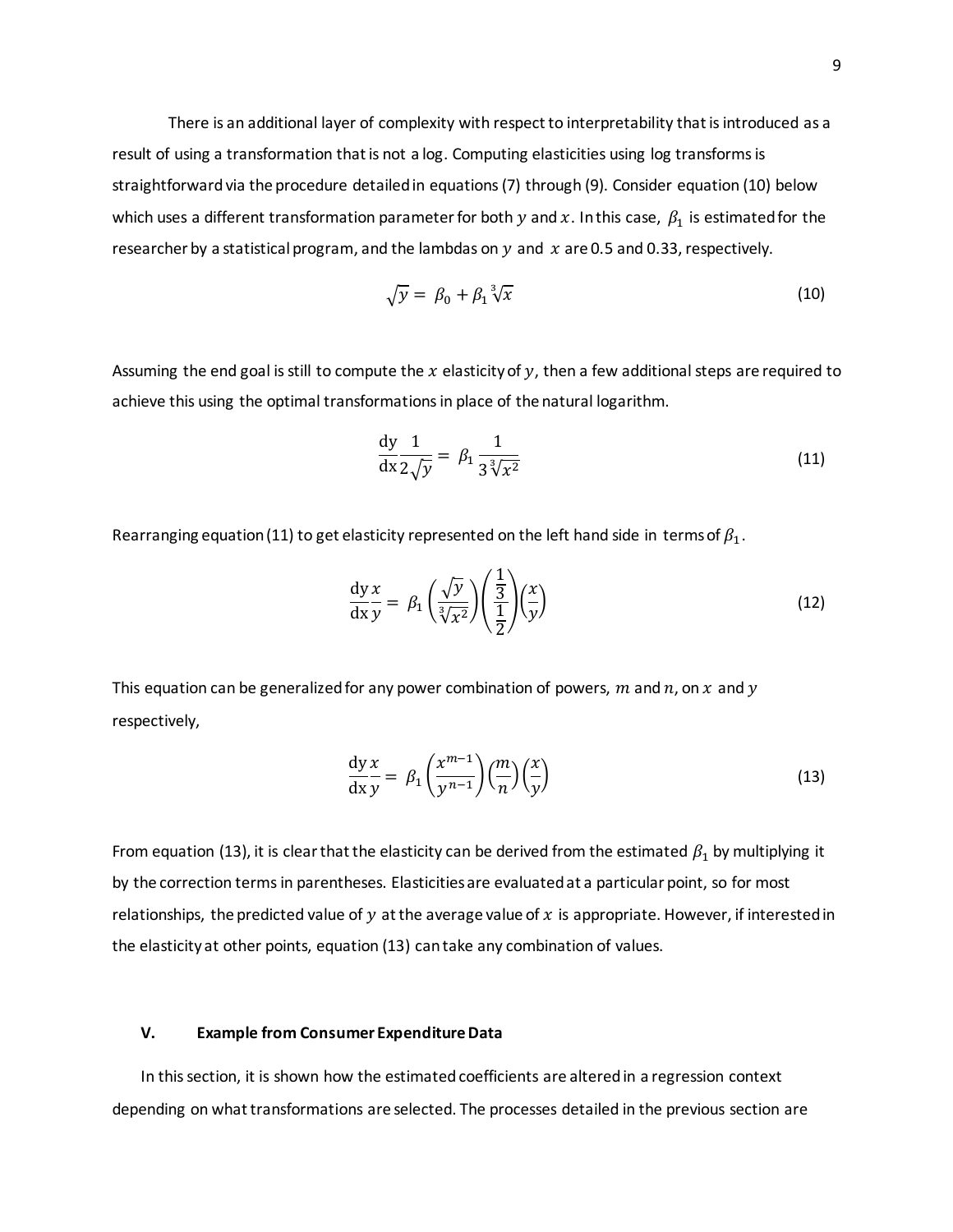explored here in a single year, bivariate context for demonstration purposes with CE income and expenditure variables. The primary objective is to demonstrate how the coefficients change, depending on which transformation is used. First, the relationship is explored with no transformation; then a log transformation is introduced, and finally the optimal transformation is used to describe the relationship. To fully research the income-expenditure relationship, it isimportant to introduce appropriate control variables and methods for working with imputed data.<sup>12</sup> The value of implementing a transformation in the first place is often to address heteroskedastic relationships. That is, one of the assumptions of the linear model is that the conditional mean of the unobserved errors is zero. A heteroskedastic relationship will prevent the researcher from reasonably making this assumption. For these types of relationships, Figure V shows the characteristic 'fan shape' of the heteroskedastic bivariate relationship between income and expenditure.



**Figure V. Untransformed Income-Expenditure Relationship, 2017Quarter 1<sup>13</sup>**

*Source: Consumer Expenditure Survey, Interview Public Use Microdata 2016*

 $12$  FINCBTXM (imputed income before taxes) is used as the measure for income. To produce true income elasticity equations, control variables should be introduced and the multiply imputed versions of the variable (i.e., FINCBTX1, FINCBTX2, FINCBTX3, FINCBTX4, and FINCBTX5) should be analyzed separately in order to accurately estimate the coefficient for meaningful economic interpretation. For more information, see the User's Guide to Income Imputation in the CE found here[, https://www.bls.gov/cex/csxguide.pdf](https://www.bls.gov/cex/csxguide.pdf) 

<sup>&</sup>lt;sup>13</sup> One quarter is used here for demonstration purposes so that the relationship can be reasonably visualized on a graph. (n=6,199)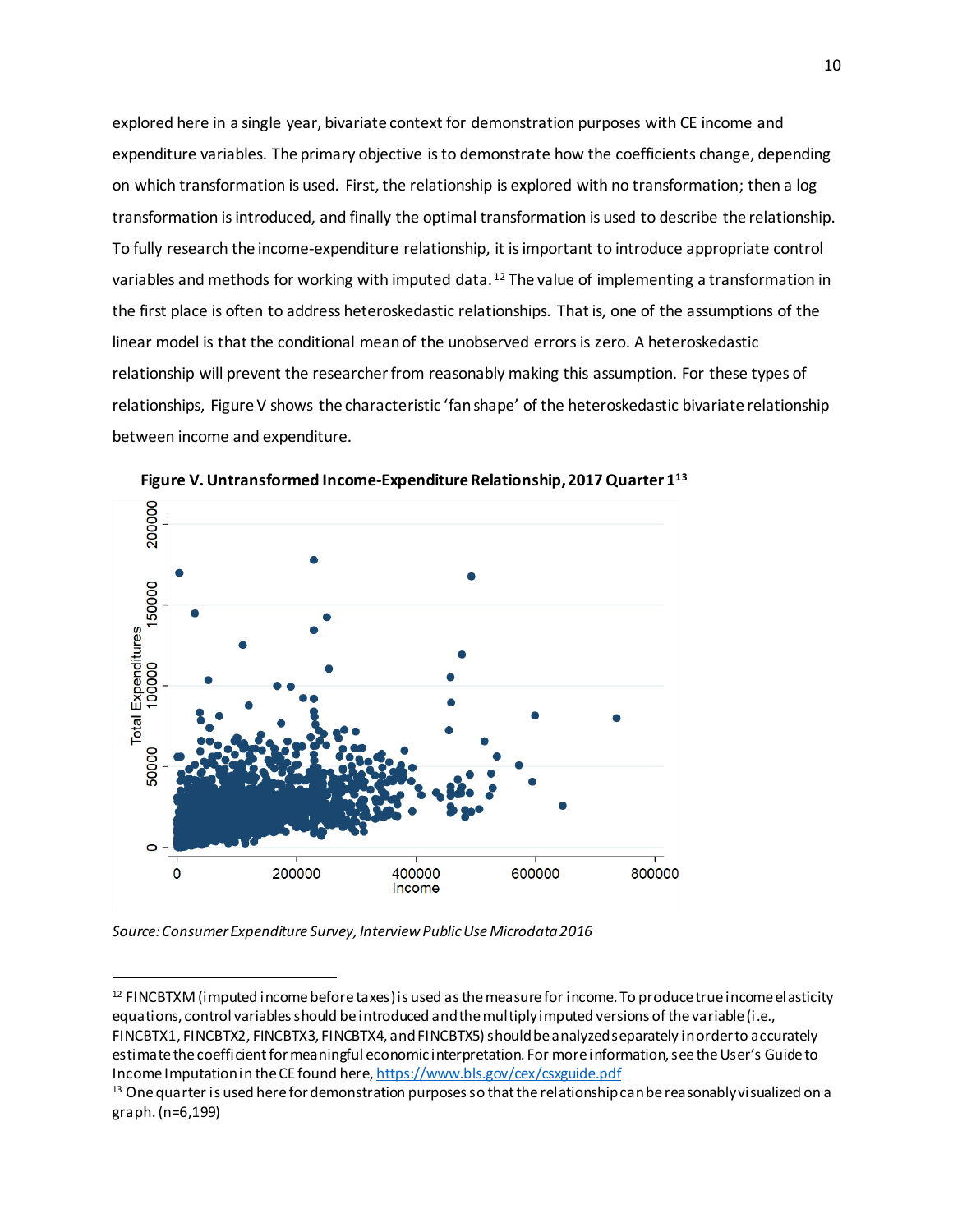After performing a log transformation to both income and expenditures, the resulting relationship between the variables improves. In a regression context, the bivariate coefficient on income can be directly interpreted as the income elasticity of expenditures. However, using the non-optimal transformation can still preserve some of the outliers in the relationship. The outliers biasing the regression line are low-income, high-expenditure households, which the log transformation does a poor job of addressing. Figure VI below shows the scatter plot of the log-transformed variables.



**Figure VI. Log Transformed Income-Expenditure Relationship, 2017 Quarter 1**

*Source: Consumer Expenditure Survey, Interview Public Use Microdata 2016; Red line indicates the predicted logof total expenditures as a function of the log of income.*

The resulting elasticity computed from the log relationship is 0.44—a one percent change in income leads to a 0.44 percent change in total expenditures. Though the relationship is less heteroskedastic, the line is still biased by outliers in the left tail of the distribution. Perhaps the convenience of the log relationship is worth sacrificing for a more accurate estimate of the income elasticity. Consider the optimally transformed version of this relationship, where expenditures are raised to the power of 0.11 and income is raised to the power of 0.23. Figure VII shows that the data are even more homoscedastic and less biased by outliers than both the untransformed and the log transformation versions.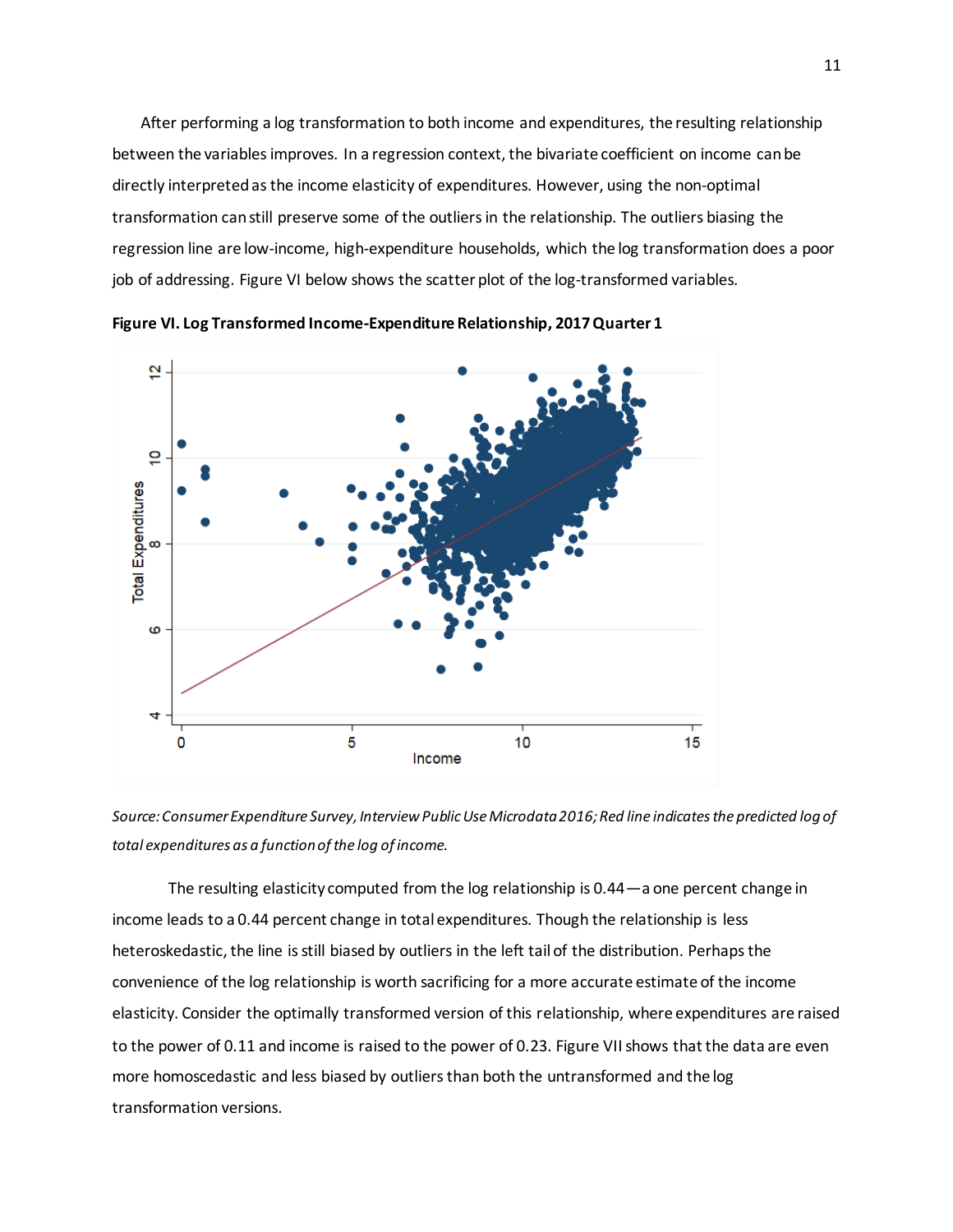

**Figure VII. Optimally Transformed Income-Expenditure Relationship, 2017 Quarter 1**

*Source: Consumer Expenditure Survey, Interview Public Use Microdata 2016; Red line indicates the predicted transformed total expenditures as a function of transformed income.*

Applying formula (13) on the average values of income and total expenditures, the resulting elasticity computed from the optimally transformed relationship is 0.56—for a consumer unit with average income and predicted expenditures, a one percent change in income leads to an estimated0.56 percent change in total expenditures. The optimally transformed relationship produces a higher elasticity because of how the outliers on the left hand side of the relationship are treated. By mitigating the effect of the outliers through the transformation, as opposed to simply dropping them, we maintain more statistical power and preserve the sample size. Given that the outliers are no longer 'flattening' the regression line, the optimally transformed relationship shows a more statistically representative relationship of the core sample.

# **VI. Conclusion**

Overall, the use of transformations can allow for a more accurate interpretation of relationships between CE variables. Given the skew of income and expenditure distributions, power transformations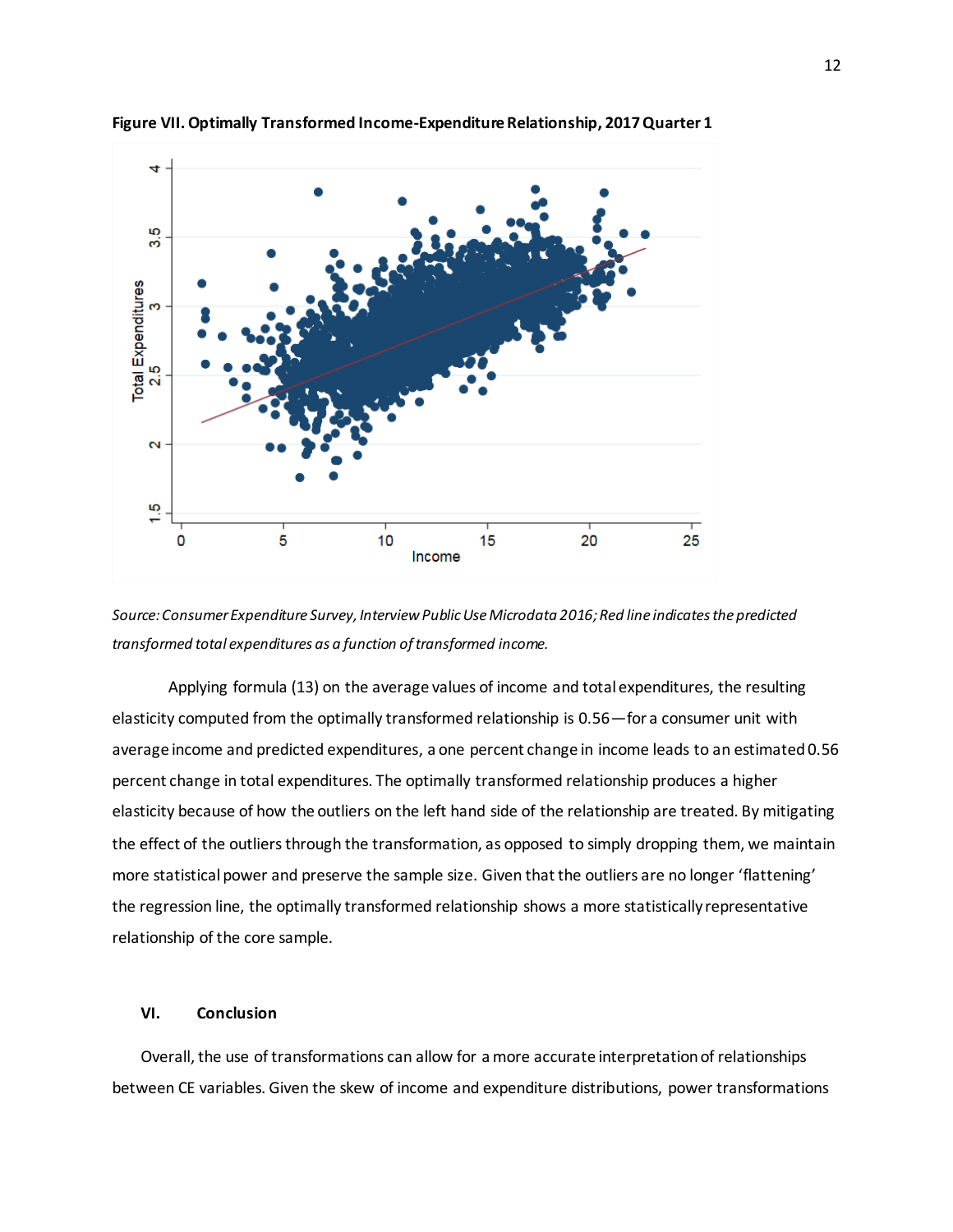provide a quick and efficient way to accurately assess relationships between these variables. It should be noted that power transformations are not the only way to correct the problems described in this paper. Other types of transformations may do a better job of correction, while preserving other attributes about which a researcher may be concerned (e.g. negative values in health care expenditures and business losses in income). However, for linearizing data and achieving constant variance across the domain, the power transformation technique addresses those concerns and reliably produces estimates that better describe the underlying relationships, specifically compared to the logarithmic case (unless the log happens to be the optimal transformation).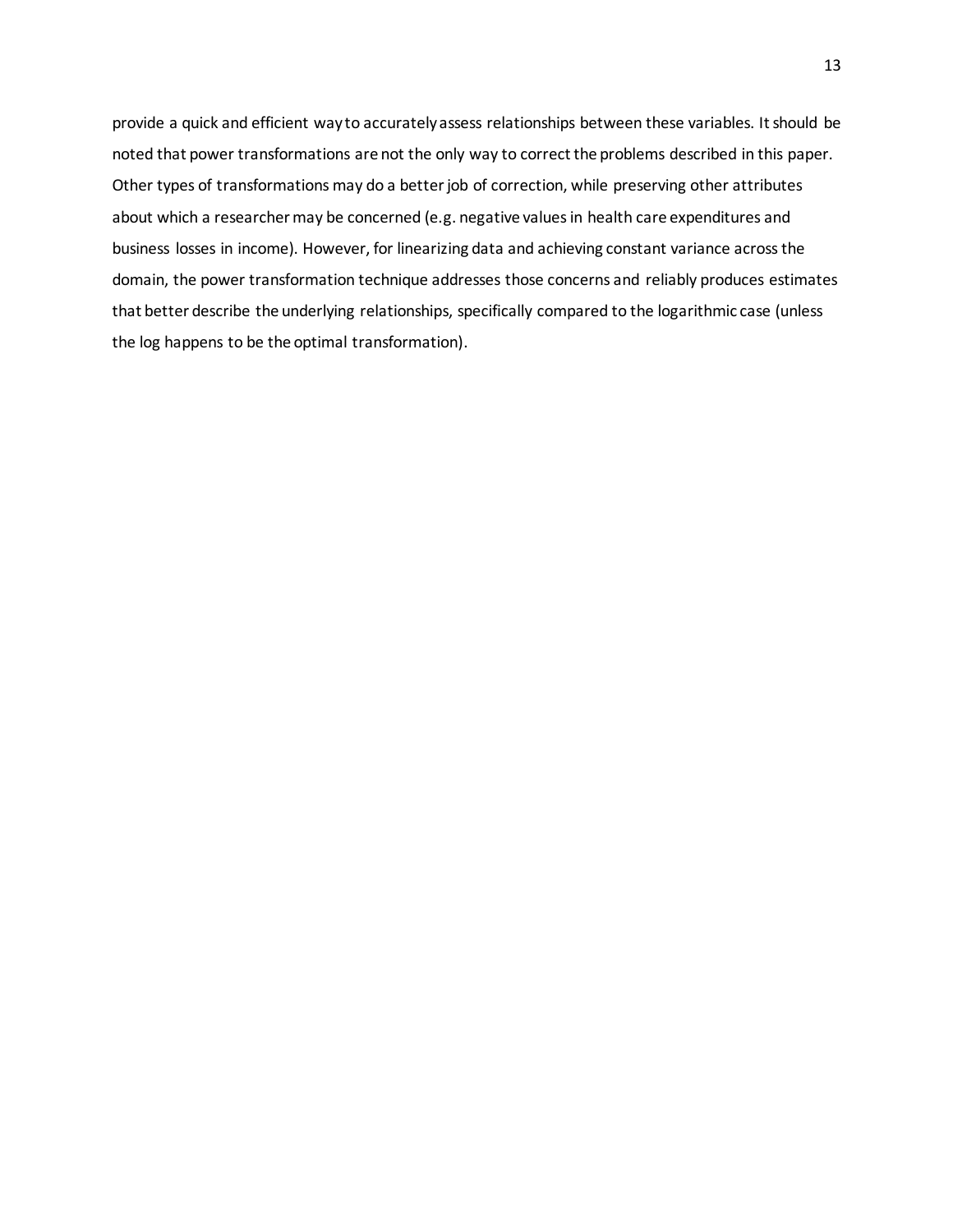#### **VII. Works Cited**

- 1. Andrews, D. F. "A Note on the Selection of Data Transformations." *Biometrika*, vol. 58, no. 2, 1971, pp. 249–254. *JSTOR*, JSTOR, www.jstor.org/stable/2334514.
- 2. Atkinson, A. C. "Testing Transformations to Normality." *Journal of the Royal Statistical Society. Series B (Methodological)*, vol. 35, no. 3, 1973, pp. 473–479. *JSTOR*, JSTOR, www.jstor.org/stable/2985112.
- 3. Azzalini, A. "A Class of Distributions Which Includes the Normal Ones." *Scandinavian Journal of Statistics*, vol. 12, no. 2, 1985, pp. 171–178. *JSTOR*, JSTOR, www.jstor.org/stable/4615982.
- 4. Azzalini, A. and A. Dalla Valle "The Multivariate Skew-Normal Distribution." *Biometrika*, vol. 83, no. 4, 1996, pp. 715–126. *JSTOR*, JSTOR, https://www.jstor.org/stable/2337278.
- 5. Battistin, Erich, et al. "Why Is Consumption More Log Normal than Income? Gibrat's Law Revisited." *Journal of Political Economy*, vol. 117, no. 6, 2009, pp. 1140 1154. *JSTOR*, JSTOR, www.jstor.org/stable/10.1086/648995.
- 6. Box, G. E. P., and D. R. Cox. "An Analysis of Transformations." *Journal of the Royal Statistical Society. Series B (Methodological)*, vol. 26, no. 2, 1964, pp. 211 252. *JSTOR*, JSTOR, www.jstor.org/stable/2984418.
- 7. Doane, David and Lori Seward. "Measuring Skewness: A Forgotten Statistic?" *Journal of Statistics Education,* vol. 19, no. 2, 2011

http://ww2.amstat.org/publications/jse/v19n2/doane.pdf

8. Hinkley, David V. "On Power Transformations to Symmetry." *Biometrika*, vol. 62, no. 1, 1975, pp. 101–111. *JSTOR*, JSTOR, www.jstor.org/stable/2334491.